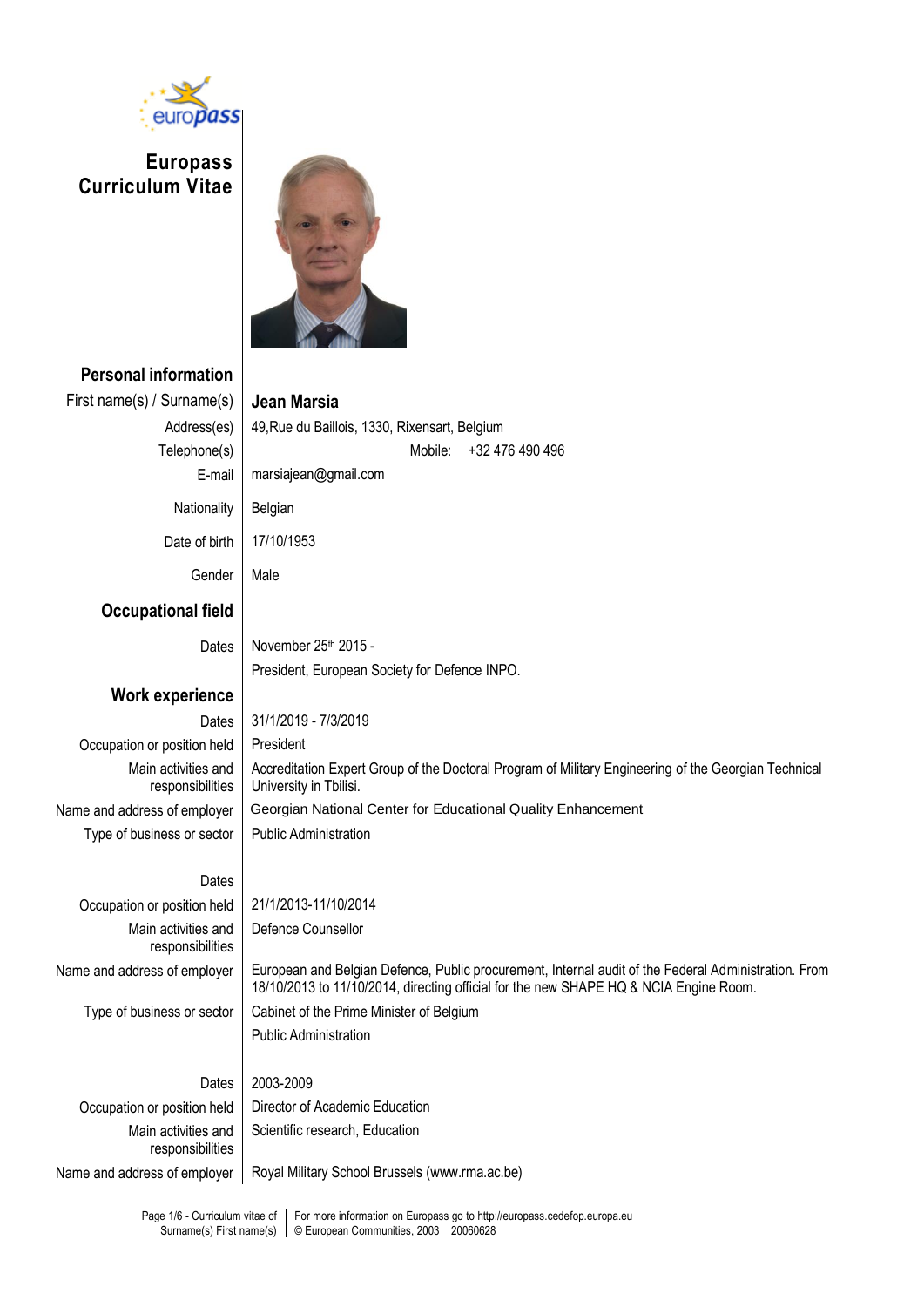| Type of business or sector              | <b>Military Education</b>                                                                                                                                                                                   |  |  |  |
|-----------------------------------------|-------------------------------------------------------------------------------------------------------------------------------------------------------------------------------------------------------------|--|--|--|
| Dates                                   | 1999-2003                                                                                                                                                                                                   |  |  |  |
| Occupation or position held             | Attaché at the Technical and Administrative Secretariat of the Minister André Flahaut                                                                                                                       |  |  |  |
| Main activities and<br>responsibilities | Public tenders, scientific research, education                                                                                                                                                              |  |  |  |
| Name and address of employer            | Ministry of Defence - Brussels                                                                                                                                                                              |  |  |  |
| Type of business or sector              | Public sector                                                                                                                                                                                               |  |  |  |
| Dates                                   | 1998-1999                                                                                                                                                                                                   |  |  |  |
| Occupation or position held             | Counsellor                                                                                                                                                                                                  |  |  |  |
| Main activities and<br>responsibilities | Public tenders                                                                                                                                                                                              |  |  |  |
| Name and address of employer            | Cabinet of the Minister of the Brussels Region Hervé Hasquin                                                                                                                                                |  |  |  |
| Type of business or sector              | Public sector                                                                                                                                                                                               |  |  |  |
| Dates                                   | 1994-1998                                                                                                                                                                                                   |  |  |  |
| Occupation or position held             | Financial and legal advisor of the commandant of the Royal Military School Brussels                                                                                                                         |  |  |  |
| Main activities and<br>responsibilities | Finance, budget, legal questions                                                                                                                                                                            |  |  |  |
| Name and address of employer            | Ministry of Defence                                                                                                                                                                                         |  |  |  |
| Type of business or sector              | Military education                                                                                                                                                                                          |  |  |  |
| Dates                                   | 1992-1993                                                                                                                                                                                                   |  |  |  |
| Occupation or position held             | Controller - Defence Staff - Procurement Office                                                                                                                                                             |  |  |  |
| Main activities and<br>responsibilities | Price control for military procurement                                                                                                                                                                      |  |  |  |
| Name and address of employer            | Ministry of Defence                                                                                                                                                                                         |  |  |  |
| Type of business or sector              | Public sector                                                                                                                                                                                               |  |  |  |
| Dates                                   | 1988-1992                                                                                                                                                                                                   |  |  |  |
| Occupation or position held             | Assistant officer, then Chief of Sub-section - Defence Staff, Budget and Finance Division                                                                                                                   |  |  |  |
| Main activities and<br>responsibilities | Responsible of the drafting of some parts of the budgets, then Liaison Officer of Defence with the Ministry of<br>Finance (Customs & VAT)                                                                   |  |  |  |
| Name and address of employer            | Ministry of Defence                                                                                                                                                                                         |  |  |  |
| Type of business or sector              | Public sector                                                                                                                                                                                               |  |  |  |
| Dates                                   | 1982 - 1986                                                                                                                                                                                                 |  |  |  |
| Occupation or position held             | Assistant Chair of Economy & Management Royal Military School Brussels                                                                                                                                      |  |  |  |
| Main activities and<br>responsibilities | Assistant and occasional teacher                                                                                                                                                                            |  |  |  |
| Name and address of employer            | Ministry of Defence                                                                                                                                                                                         |  |  |  |
| Type of business or sector              | Military education                                                                                                                                                                                          |  |  |  |
| Dates                                   | 1979 - 1982                                                                                                                                                                                                 |  |  |  |
| Occupation or position held             | Chief of the LANCE logistic detachment within the 3 <sup>d</sup> Artillery Battalion of the 95 <sup>th</sup> Maintenance HAWK -<br><b>LANCE Company</b>                                                     |  |  |  |
| Main activities and<br>responsibilities | In charge for the maintenance of the (BE) Lance tactical missiles in Werl (Germany); Belgian deputy to the<br>LANCE Maintenance Officers Meeting of NATO Maintenance & Support Agency (NAMSA) in Luxembourg |  |  |  |

Page 2/6 - Curriculum vitae of Surname(s) First name(s) For more information on Europass go to http://europass.cedefop.europa.eu © European Communities, 2003 20060628

Name and address of employer  $\Big|$  Belgian Defence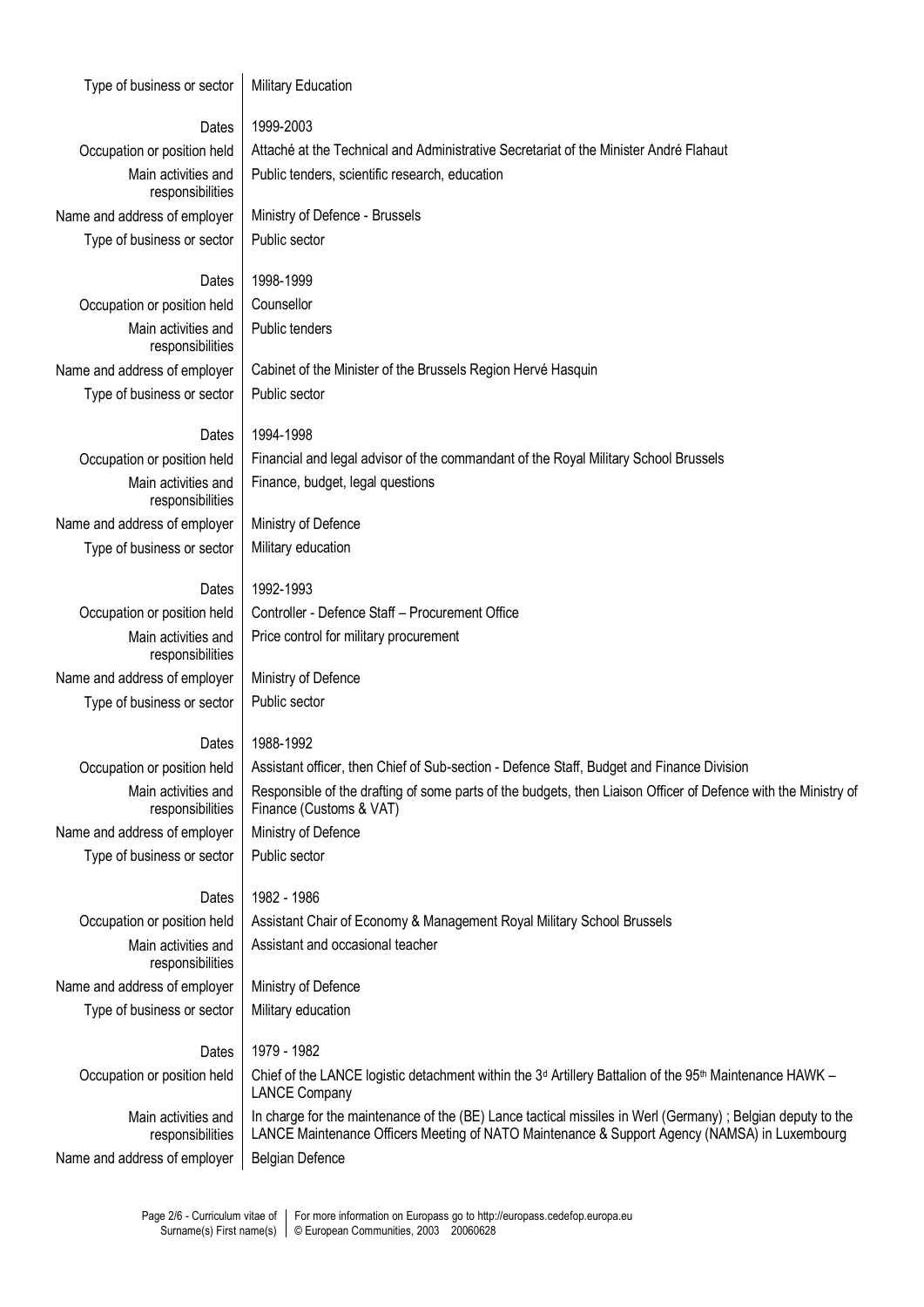| Type of business or sector                                                           | Logistics & Maintenance Management                                                                                                                                                                                                                                                                                                                                                                                                                                                                                                                                                                                                                                                                                                                                                                                                                                                                                                                                                                                                                                                                                                                                                                                                                                                                                                                                            |  |  |  |  |  |
|--------------------------------------------------------------------------------------|-------------------------------------------------------------------------------------------------------------------------------------------------------------------------------------------------------------------------------------------------------------------------------------------------------------------------------------------------------------------------------------------------------------------------------------------------------------------------------------------------------------------------------------------------------------------------------------------------------------------------------------------------------------------------------------------------------------------------------------------------------------------------------------------------------------------------------------------------------------------------------------------------------------------------------------------------------------------------------------------------------------------------------------------------------------------------------------------------------------------------------------------------------------------------------------------------------------------------------------------------------------------------------------------------------------------------------------------------------------------------------|--|--|--|--|--|
| Dates                                                                                | 1976 - 1979                                                                                                                                                                                                                                                                                                                                                                                                                                                                                                                                                                                                                                                                                                                                                                                                                                                                                                                                                                                                                                                                                                                                                                                                                                                                                                                                                                   |  |  |  |  |  |
| Occupation or position held                                                          | Chief of the service "technical management and data-processing" of the Arsenal of Rocourt                                                                                                                                                                                                                                                                                                                                                                                                                                                                                                                                                                                                                                                                                                                                                                                                                                                                                                                                                                                                                                                                                                                                                                                                                                                                                     |  |  |  |  |  |
| Main activities and<br>responsibilities                                              | Planning of the technical activities of the Arsenal                                                                                                                                                                                                                                                                                                                                                                                                                                                                                                                                                                                                                                                                                                                                                                                                                                                                                                                                                                                                                                                                                                                                                                                                                                                                                                                           |  |  |  |  |  |
| Name and address of employer                                                         | <b>Belgian Defence</b>                                                                                                                                                                                                                                                                                                                                                                                                                                                                                                                                                                                                                                                                                                                                                                                                                                                                                                                                                                                                                                                                                                                                                                                                                                                                                                                                                        |  |  |  |  |  |
| Type of business or sector                                                           | Industrial Management                                                                                                                                                                                                                                                                                                                                                                                                                                                                                                                                                                                                                                                                                                                                                                                                                                                                                                                                                                                                                                                                                                                                                                                                                                                                                                                                                         |  |  |  |  |  |
| <b>Teaching experience</b>                                                           |                                                                                                                                                                                                                                                                                                                                                                                                                                                                                                                                                                                                                                                                                                                                                                                                                                                                                                                                                                                                                                                                                                                                                                                                                                                                                                                                                                               |  |  |  |  |  |
|                                                                                      | Part-time military Assistant Professor of Economics and Public Finance at the Royal Military School,<br>16 August 2006 - 31 December 2007 (Royal Decree 6482 8 March 2007).                                                                                                                                                                                                                                                                                                                                                                                                                                                                                                                                                                                                                                                                                                                                                                                                                                                                                                                                                                                                                                                                                                                                                                                                   |  |  |  |  |  |
|                                                                                      | Military Associate Professor of Economics and Public Finance (2001-2006) and of Economic Policy (1997-<br>2000) at the Belgian Royal Defence College - Department of Military Administrators.                                                                                                                                                                                                                                                                                                                                                                                                                                                                                                                                                                                                                                                                                                                                                                                                                                                                                                                                                                                                                                                                                                                                                                                 |  |  |  |  |  |
|                                                                                      | Assistant Professor at IESL Cooremans (Oct 1990 - Feb 1997) (Administrative Drafting and oral Expression of<br>the Thought, Public Finance, Tax Sciences and Public Economy (Public Services with Economic Purposes).                                                                                                                                                                                                                                                                                                                                                                                                                                                                                                                                                                                                                                                                                                                                                                                                                                                                                                                                                                                                                                                                                                                                                         |  |  |  |  |  |
| <b>Education and training</b>                                                        |                                                                                                                                                                                                                                                                                                                                                                                                                                                                                                                                                                                                                                                                                                                                                                                                                                                                                                                                                                                                                                                                                                                                                                                                                                                                                                                                                                               |  |  |  |  |  |
| Dates                                                                                | June 2008 - 7 September 2015                                                                                                                                                                                                                                                                                                                                                                                                                                                                                                                                                                                                                                                                                                                                                                                                                                                                                                                                                                                                                                                                                                                                                                                                                                                                                                                                                  |  |  |  |  |  |
| Title of qualification desired                                                       | Doctorate, Political and Social Science and Social & Military Science                                                                                                                                                                                                                                                                                                                                                                                                                                                                                                                                                                                                                                                                                                                                                                                                                                                                                                                                                                                                                                                                                                                                                                                                                                                                                                         |  |  |  |  |  |
| Subject covered<br>Name and type of organisation<br>providing education and training | Thesis title: "De l'École royale militaire de Belgique à une université européenne de Défense, La clé d'une<br>Défense européenne ! " [From the Belgian Royal Military School to a European Defence University (EDU),<br>The key of a European Defence !]<br>Analysis of the impact of the Europeanization of military education, f. ex. the Bologna process, the<br>Erasmus exchange program, the accreditation of higher education, the European Military Exchange of<br>Young Officers<br>Development of a concept of higher education for officers, meeting the long-term needs of European<br>$\blacksquare$<br>defence and security.<br>Development of a concept of EDU, seen as a network of Military, Naval and Air Academies, and of<br>$\blacksquare$<br>Defence Colleges, in the framework of a permanent structured co-operation (article 42, paragraph 6 of<br>the Treaty on European Union) for the higher education of officers;<br>Analysis of the role of the EDU in military and dual R&D in order to contribute to preserve the strategic<br>competences for defence and security by the development and management of tools for piloting the R&D<br>and by taking part in scientific and technological research for defence and security.<br>Université Libre de Bruxelles (Free University of Brussels) & École royale militaire (Royal Military School) |  |  |  |  |  |
| Level in national or international<br>classification                                 | <b>ISCED 6</b>                                                                                                                                                                                                                                                                                                                                                                                                                                                                                                                                                                                                                                                                                                                                                                                                                                                                                                                                                                                                                                                                                                                                                                                                                                                                                                                                                                |  |  |  |  |  |
| Dates                                                                                | 1988                                                                                                                                                                                                                                                                                                                                                                                                                                                                                                                                                                                                                                                                                                                                                                                                                                                                                                                                                                                                                                                                                                                                                                                                                                                                                                                                                                          |  |  |  |  |  |
| Title of qualification awarded                                                       | Certificate                                                                                                                                                                                                                                                                                                                                                                                                                                                                                                                                                                                                                                                                                                                                                                                                                                                                                                                                                                                                                                                                                                                                                                                                                                                                                                                                                                   |  |  |  |  |  |
| Principal subjects/occupational<br>skills covered                                    | Military Administrative Sciences                                                                                                                                                                                                                                                                                                                                                                                                                                                                                                                                                                                                                                                                                                                                                                                                                                                                                                                                                                                                                                                                                                                                                                                                                                                                                                                                              |  |  |  |  |  |
| Name and type of organisation<br>providing education and<br>training                 | School for Military Administrators Brussels                                                                                                                                                                                                                                                                                                                                                                                                                                                                                                                                                                                                                                                                                                                                                                                                                                                                                                                                                                                                                                                                                                                                                                                                                                                                                                                                   |  |  |  |  |  |
| Level in national or international<br>classification                                 | <b>ISCED 5B</b>                                                                                                                                                                                                                                                                                                                                                                                                                                                                                                                                                                                                                                                                                                                                                                                                                                                                                                                                                                                                                                                                                                                                                                                                                                                                                                                                                               |  |  |  |  |  |
| Dates                                                                                | 1984                                                                                                                                                                                                                                                                                                                                                                                                                                                                                                                                                                                                                                                                                                                                                                                                                                                                                                                                                                                                                                                                                                                                                                                                                                                                                                                                                                          |  |  |  |  |  |
| Title of qualification awarded                                                       | Master (licence)                                                                                                                                                                                                                                                                                                                                                                                                                                                                                                                                                                                                                                                                                                                                                                                                                                                                                                                                                                                                                                                                                                                                                                                                                                                                                                                                                              |  |  |  |  |  |
| Principal subjects/occupational<br>skills covered                                    | <b>Administrative Sciences</b>                                                                                                                                                                                                                                                                                                                                                                                                                                                                                                                                                                                                                                                                                                                                                                                                                                                                                                                                                                                                                                                                                                                                                                                                                                                                                                                                                |  |  |  |  |  |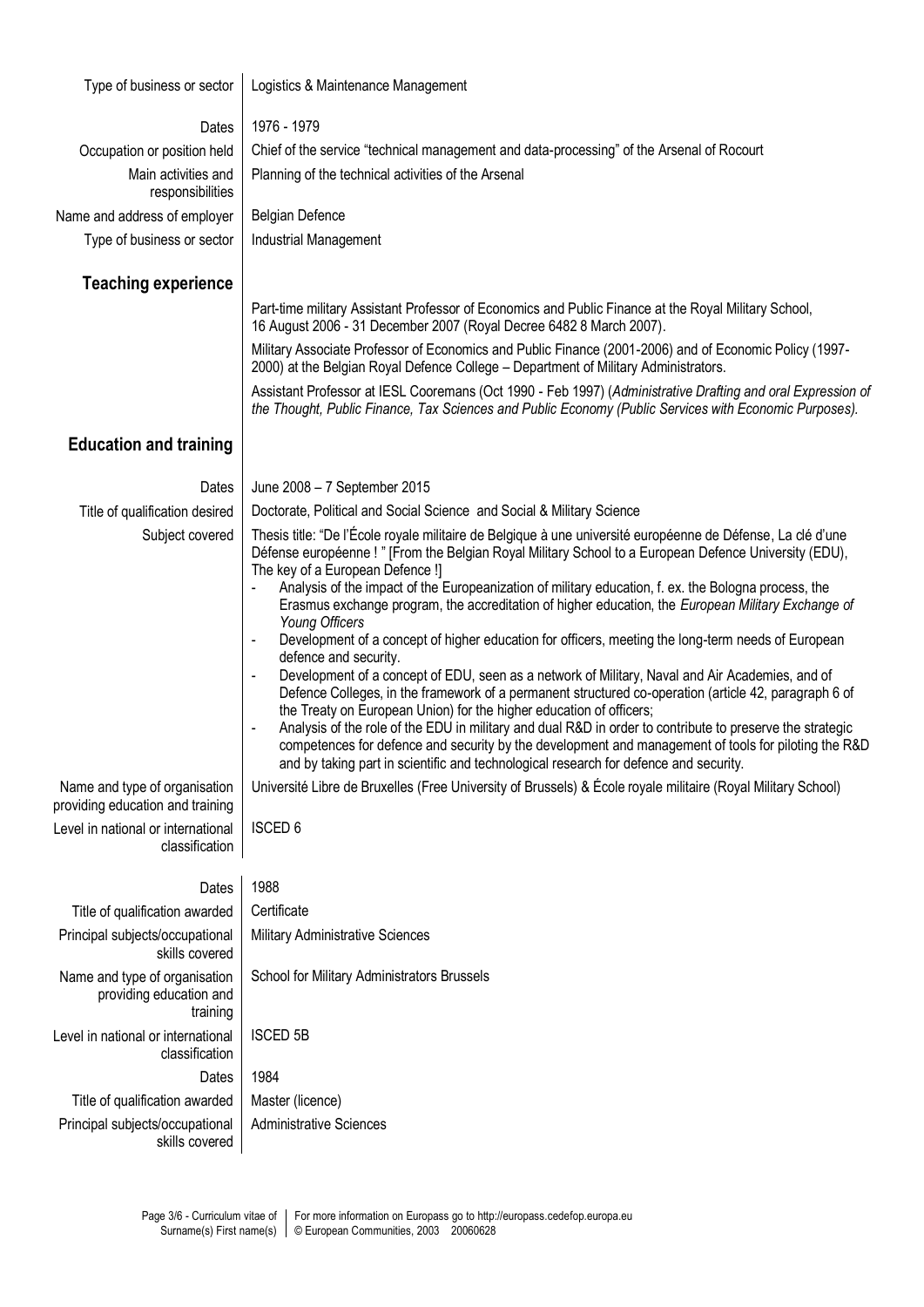| Name and type of organisation<br>providing education and<br>training | <b>Cooremans Institute Brussels</b>                                                                                                                                                                                                                                                                            |                |                     |                |                     |                |                       |                |                      |                |                     |
|----------------------------------------------------------------------|----------------------------------------------------------------------------------------------------------------------------------------------------------------------------------------------------------------------------------------------------------------------------------------------------------------|----------------|---------------------|----------------|---------------------|----------------|-----------------------|----------------|----------------------|----------------|---------------------|
| Level in national or international<br>classification                 | <b>ISCED 5A</b>                                                                                                                                                                                                                                                                                                |                |                     |                |                     |                |                       |                |                      |                |                     |
| Dates                                                                | 1975                                                                                                                                                                                                                                                                                                           |                |                     |                |                     |                |                       |                |                      |                |                     |
| Title of qualification awarded                                       | Master (licence)                                                                                                                                                                                                                                                                                               |                |                     |                |                     |                |                       |                |                      |                |                     |
| Principal subjects/occupational<br>skills covered                    | Social & Military Sciences                                                                                                                                                                                                                                                                                     |                |                     |                |                     |                |                       |                |                      |                |                     |
| Name and type of organisation<br>providing education and<br>training | Royal Military School Brussels                                                                                                                                                                                                                                                                                 |                |                     |                |                     |                |                       |                |                      |                |                     |
| Level in national or international<br>classification                 | <b>ISCED 5A</b>                                                                                                                                                                                                                                                                                                |                |                     |                |                     |                |                       |                |                      |                |                     |
| Dates                                                                | 1971                                                                                                                                                                                                                                                                                                           |                |                     |                |                     |                |                       |                |                      |                |                     |
| Title of qualification awarded                                       | Secondary studies                                                                                                                                                                                                                                                                                              |                |                     |                |                     |                |                       |                |                      |                |                     |
| Principal subjects/occupational<br>skills covered                    | Greek-Latin                                                                                                                                                                                                                                                                                                    |                |                     |                |                     |                |                       |                |                      |                |                     |
| Name and type of organisation<br>providing education and<br>training | Royal Athenaeum, Rochefort                                                                                                                                                                                                                                                                                     |                |                     |                |                     |                |                       |                |                      |                |                     |
| Level in national or international<br>classification                 | Baccalaureate                                                                                                                                                                                                                                                                                                  |                |                     |                |                     |                |                       |                |                      |                |                     |
| <b>Personal skills and</b><br>competences                            |                                                                                                                                                                                                                                                                                                                |                |                     |                |                     |                |                       |                |                      |                |                     |
| Mother tongue(s)                                                     | French                                                                                                                                                                                                                                                                                                         |                |                     |                |                     |                |                       |                |                      |                |                     |
| Other language(s)<br>Self-assessment<br>European level (*)           | Dutch, English, German, Spanish                                                                                                                                                                                                                                                                                |                | Understanding       |                |                     |                | <b>Speaking</b>       |                |                      |                | Writing             |
|                                                                      |                                                                                                                                                                                                                                                                                                                |                |                     |                |                     |                |                       |                |                      |                |                     |
|                                                                      |                                                                                                                                                                                                                                                                                                                |                |                     |                |                     |                |                       |                |                      |                |                     |
| <b>Dutch</b>                                                         |                                                                                                                                                                                                                                                                                                                |                | Listening           |                | Reading             |                | Spoken<br>interaction |                | Spoken<br>production |                |                     |
| <b>English</b>                                                       |                                                                                                                                                                                                                                                                                                                | C <sub>1</sub> | Proficient<br>user  | C <sub>1</sub> | Proficient<br>user  | C <sub>1</sub> | Proficient<br>user    | C <sub>1</sub> | Proficient<br>user   | C <sub>1</sub> | Proficient<br>user  |
| German                                                               |                                                                                                                                                                                                                                                                                                                | C <sub>2</sub> | Proficient<br>user  | C <sub>2</sub> | Proficient<br>user  | B <sub>2</sub> | Independent<br>user   | B <sub>2</sub> | Independent<br>user  | B <sub>2</sub> | Independent<br>user |
| <b>Spanish</b>                                                       |                                                                                                                                                                                                                                                                                                                | B1             | Independent<br>user | B <sub>1</sub> | Independent<br>user | A <sub>2</sub> | Basic<br>user         | A <sub>2</sub> | Basic<br>user        | A2             | Basic<br>user       |
|                                                                      | (*) Common European<br>Framework of Reference for A2<br>Languages                                                                                                                                                                                                                                              |                | Basic<br>user       | B <sub>1</sub> | Independent<br>user | A2             | Basic<br>user         | A <sub>2</sub> | Basic<br>user        | A <sub>2</sub> | Basic<br>user       |
| Social skills and                                                    | Team work, demonstrated within the Armed Forces as well as in Governmental and Non-Governmental                                                                                                                                                                                                                |                |                     |                |                     |                |                       |                |                      |                |                     |
| competences                                                          | Organisation as in Higher Education Institutions.<br>Intercultural skills, what quite normal is for a Belgian! The Military/Civilian, Male/Female, Public/Private,<br>$\blacksquare$<br>National/International (NATO and European) dimensions have been my professional environment for<br>more than 40 years. |                |                     |                |                     |                |                       |                |                      |                |                     |
|                                                                      |                                                                                                                                                                                                                                                                                                                |                |                     |                |                     |                |                       |                |                      |                |                     |
| Organisational skills and<br>competences                             | Management of complex projects.<br>$\blacksquare$                                                                                                                                                                                                                                                              |                |                     |                |                     |                |                       |                |                      |                |                     |
|                                                                      | Progress and action-oriented, constructive attitude;<br>Ability to work in tensed and complex environments (as the head of a team, as an isolated individual, as<br>$\blacksquare$<br>a direct advisor to top-management executives).                                                                          |                |                     |                |                     |                |                       |                |                      |                |                     |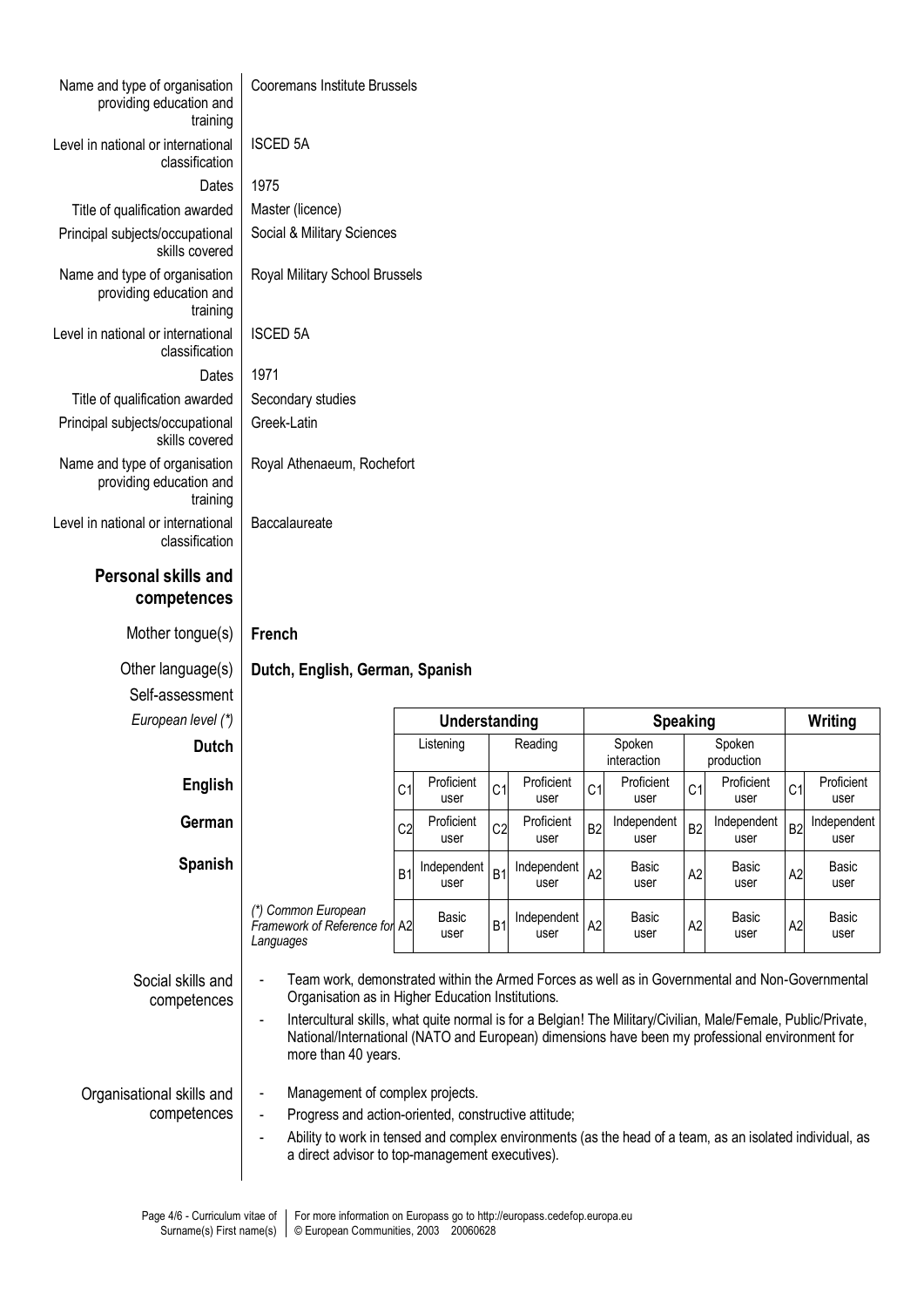| Technical skills and<br>competences | Management at unit / factory / school level<br>Research supervision (incl. at the PhD level and for research programmes commissioned by the<br>$\blacksquare$<br>Ministry of Defence or by the Patrimony of the Royal Military School);                                                                                                                                          |
|-------------------------------------|----------------------------------------------------------------------------------------------------------------------------------------------------------------------------------------------------------------------------------------------------------------------------------------------------------------------------------------------------------------------------------|
|                                     | Lecturing at Licence-Master levels<br>in micro- & macro-economy, economic policy, economic history, administrative drafting, oral expression<br>of the thought, public finance, tax sciences, public economy, economy and public finances.<br>Presentation; oral communication (scientific and institutional).                                                                   |
|                                     | Competence in Public Law;                                                                                                                                                                                                                                                                                                                                                        |
|                                     | Competence to cope with versatile methodologies in social sciences (quantitative, qualitative, interview-<br>based methods)                                                                                                                                                                                                                                                      |
|                                     | Competence in accounting and procurement.                                                                                                                                                                                                                                                                                                                                        |
| Computer skills and<br>competences  | Competent with most Microsoft Office programmes (Word, PowerPoint, Excel).                                                                                                                                                                                                                                                                                                       |
| Driving licence                     | Driving licence C                                                                                                                                                                                                                                                                                                                                                                |
| <b>Additional information</b>       | <b>PUBLICATIONS</b>                                                                                                                                                                                                                                                                                                                                                              |
|                                     | Articles in journals                                                                                                                                                                                                                                                                                                                                                             |
|                                     | "United States of Europe: Why, How, Who, When?" in Europe Today Magazine,<br>https://www.europe-today.eu/2021/03/03/united-states-of-europe-why-how-who-when/, 3/3/2021.                                                                                                                                                                                                         |
|                                     | « La nouvelle base légale des accords de coopération et de participation internationales pour<br>l'acquisition de matériel militaire - De nieuwe wettelijke basis van de internationale<br>samenwerkingsakkoorden en van de internationale deelname voor de verwerving van militair<br>materieel » in Bulletin de l'Association des Anciens ERM, n° 2-2014, Bruxelles, p. 29-39. |
|                                     | « L'Europe est un projet social » in Bulletin de l'Association des Anciens ERM, n° 2-2012, Bruxelles,                                                                                                                                                                                                                                                                            |
|                                     | p. 22-23.<br>"The Royal Military School of Belgium and the Bologna Process" in The Journal of the European<br>Higher Education Area, Brussels, European University Association (éd.), Berlin, Raabe Academic<br>Publishers, nº 2/2011, p. 91-114.                                                                                                                                |
|                                     | « L'accréditation des formations à l'École royale militaire", avec Tom Bilo, Geert Letens, Olivier Suy, Le<br>Journal des Ingénieurs, Avril 2010, n° 128, pp. 16-18.                                                                                                                                                                                                             |
|                                     | "L'École royale militaire après Bologne", Le Journal des Ingénieurs, Septembre 2008, n° 114, pp. 23-26.                                                                                                                                                                                                                                                                          |
|                                     | "Le nouveau statut du personnel enseignant de l'ERM - Het nieuw statuut van het onderwijzend personeel<br>van de KMS", Bruxelles, Bulletin de l'Association des Anciens ERM n°1-2003, pp. 5-6.                                                                                                                                                                                   |
|                                     | "La base légale des accords de coopération internationale pour l'acquisition de matériel militaire", Bruxelles,<br>Bulletin de l'Association des Anciens ERM n° 3-2002, pp. 8-10.                                                                                                                                                                                                |
|                                     | "La création du Patrimoine de l'ERM - De oprichting van het Patrimonium van de KMS", Bruxelles, Bulletin de<br>l'Association des Anciens ERM n° 2-2002, pp. 7-12.                                                                                                                                                                                                                |
|                                     | "L'impact de la loi du 22 mars 2001 modifiant certaines dispositions relatives aux statuts du personnel militaire<br>sur l'ERM - De impact van de wet van 22 maart 2001 tot wijziging van sommige bepalingen betreffende de<br>statuten van het militair personeel op de KMS", Bruxelles, Bulletin de l'Association des Anciens ERM n° 2-<br>2001, pp. 3-5.                      |
|                                     | « Laïcité et armée », Bruxelles, Espace de Libertés, n° 244, octobre 1996.                                                                                                                                                                                                                                                                                                       |
|                                     | "L'ALA et la reconnaissance du diplôme", avec Jean-Michel STERKENDRIES, Bruxelles, Bulletin ALA n°66,<br>septembre 1991, pp.43-46.                                                                                                                                                                                                                                               |
|                                     |                                                                                                                                                                                                                                                                                                                                                                                  |